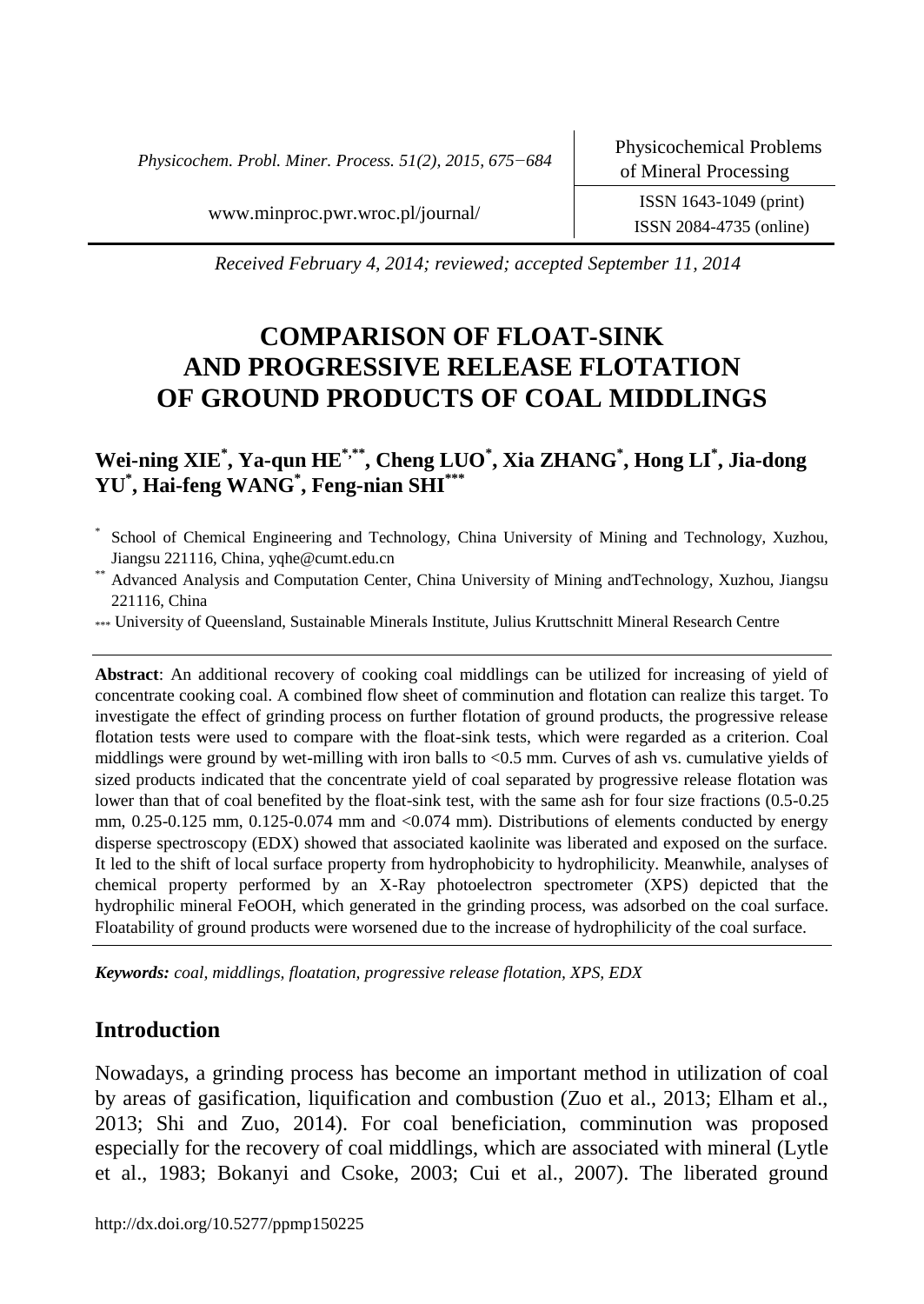products can be re-separated by either gravity concentration or flotation, according to differences in either density or surface wettability of coals.

Comminution of coal cannot only realize size reduction and mineral liberation, but also exposes the inner interface (Xia et al., 2013). In this case, Xie et al. (2013) studied the liberation characteristics of coal middlings comminuted by a jaw crusher and ball mill, respectively. Based on liberation of minerals during grinding, ultra clean coal was produced by flotation (Bokanyi and Csoke, 2003; Fu and Shan, 2006). Despite these, changes in surface properties also occur because of the exposure of inner surface. Recently, Sokolovic et al. (2012) introduced the methods of attrition to improve floatability of oxidized anthracite waste coal (Sokolovic). Xia et al. (2013) found the changes of amounts functional groups of Taixi coal ground by a dry rod mill, and the flotation behavior of coals treated by this method was improved. The objects of these studies are coals with the size below 0.5 mm, which are suitable to be separated by flotation. The purpose is to liberate macerals from minerals. A number of studies of combined flow sheet of comminution and flotation for lump coal is relatively low. Nevertheless, this technique is utilized for beneficiation of metallic ores (Moslemi et al., 2011; Miettunen et al., 2012). Bruckard and Sparrow (2011) found that abrasion of media in the grinding process can influence the selective attachment of reagent to the mineral surface. Goncalves et al. (2011) evaluated the effect of availability of iron oxide and newly generated hydroxide compounds on flotation of sulphide copper ore ground by wet-milling with different media. A method of X-ray photoelectron spectrometer (XPS) analysis was also utilized by mineral processing researchers to evaluate the effect of grinding on further flotation (Liu et al., 2011). In this regard, in our studies the sampled coking coal middlings were firstly ground by wet-milling of ball mill with iron balls. Progressive release flotation tests of sized products (0.5-0.25, 0.25-0.125, 0.125-0.074 and <0.074 mm) were performed in comparison to the float-sink tests. Simultaneously, distributions of elements and chemical composition of ground products were analyzed by energy disperse spectroscopy (EDX) and XPS, respectively. Meanwhile, the maceral composition of sized ground products was also determined. Combination of various analyses of properties of ground products were used to explain the difference of cumulative yields of clean coal with the same ash between these two methods. The reason of changes in the surface properties of coal was also discussed in this paper.

#### **Materials and methods**

The coking coal middlings, which were sampled from a coal preparation plant, were chosen as the experimental materials. The content of ash and sulfur was 29.84 and 1.5%, respectively. Before the wet-milling process, the investigated samples were firstly crushed to size of 3-0.5 mm by a jaw crusher. The wet-milling process was conducted to reduce the size to <0.5 mm. Then, the slimes were filtrated and dried at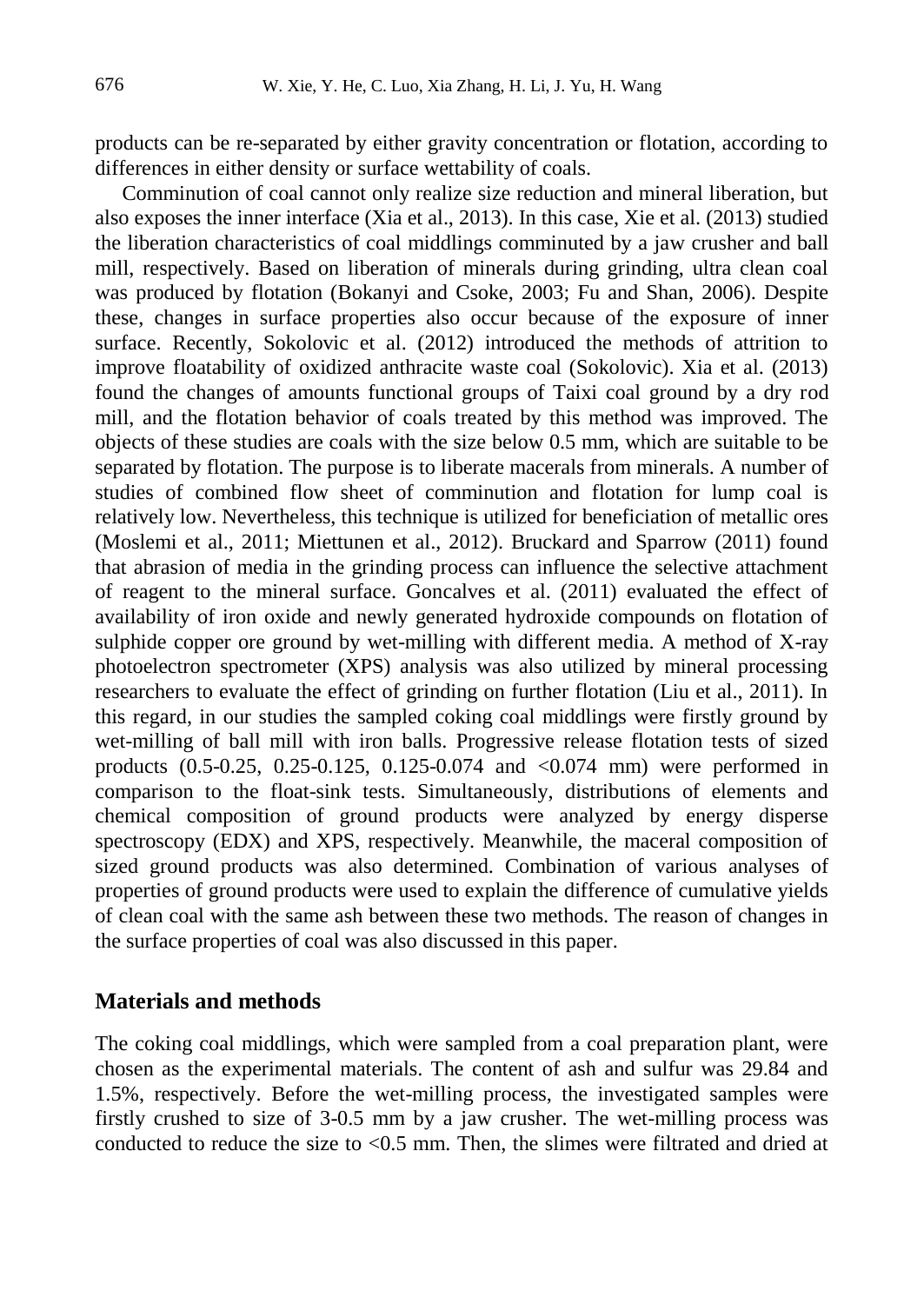the room temperature. The ground products were sieved into four size fractions, with a series of stainless steel sieves with sizes of 0.25, 0.125 and 0.074 mm.

The float-sink tests were conducted according to the criterion of GB/T 478-2008. Densities used in the float-sink tests were 1.3, 1.4, 1.5, 1.6, 1.8 and 2.0 kg/dm<sup>3</sup>. For the tests of coal middlings, heavy media of different densities were prepared by putting different amount of  $ZnCl<sub>2</sub>$  into water. As the  $ZnCl<sub>2</sub>$  was not easy to dissolve, hot water was firstly used and float-sink tests were conducted after the temperature of a medium decreased to the room temperature. For the tests of ground products, the heavy media of different densities were obtained by adjusting the proportions of benzene  $(0.88 \text{ kg/dm}^3)$ , CCl<sub>4</sub>  $(1.55 \text{ kg/dm}^3)$  and CHBr<sub>3</sub>  $(2.89 \text{ kg/dm}^3)$ .

In the progressive release flotation tests, n-dodecane and 2-octanol were used as the collector and frother, respectively. As the flotation selectivity of ground coal was poor, flotation tailings were separated with relatively low ash and high yield. In this case, a flotation flow sheet was optimized to improve the quality of flotation tailings. The optimized timed-release flotation flow sheet is shown as Fig. 1. Herein, dosages of n-dodecane and 2-octanol were 1.0 and 0.1 kg/Mg at the stage of roughing flotation, respectively. For the scavenging flotation, dosages of n-dodecane and 2-octanol decreased to 0.35 and 0.04 kg/Mg.



Fig. 1. Flow sheet of optimized progressive release flotation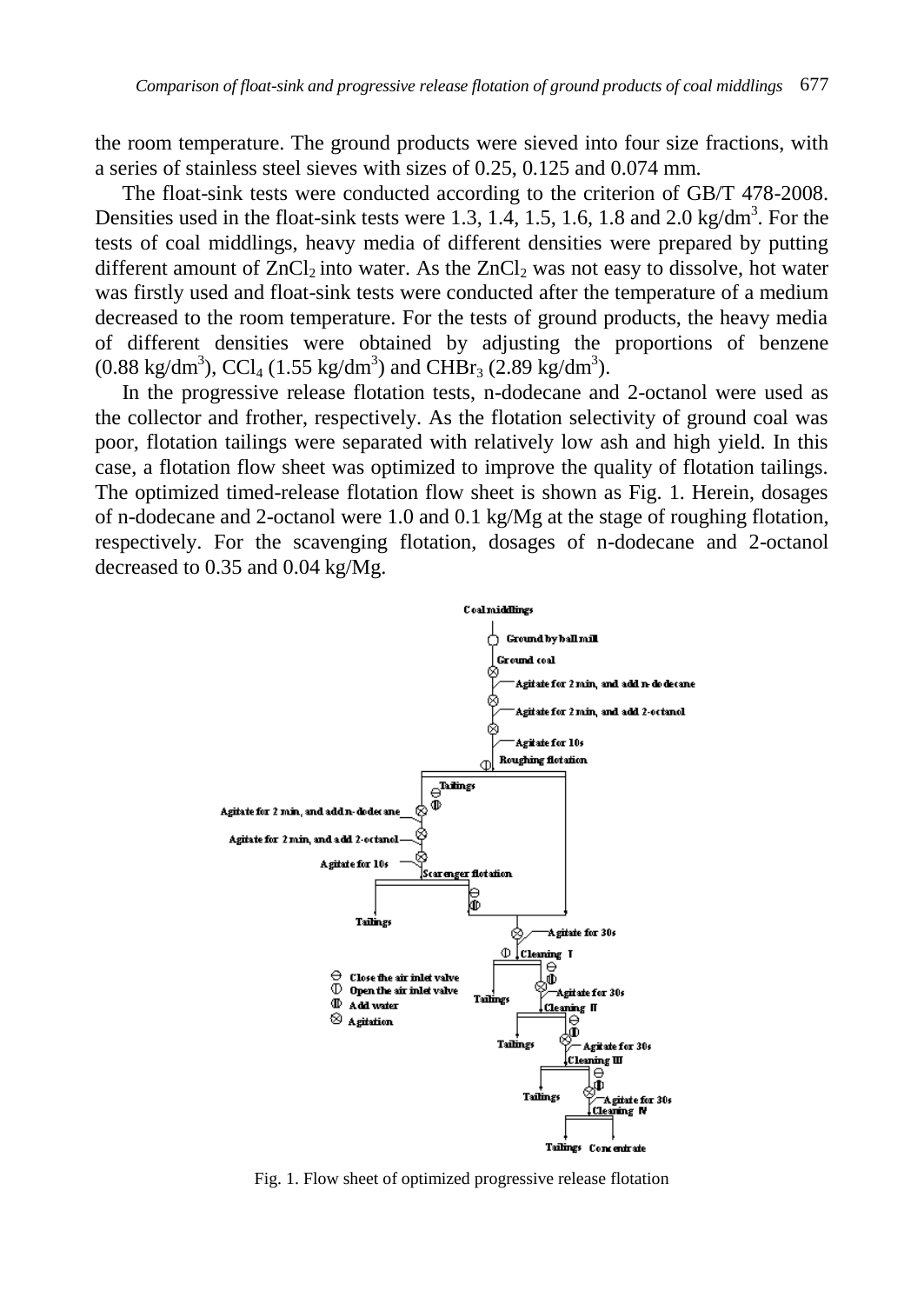A mineral composition of the original coal was investigated by a D8 Advance Xray Diffractometer (XRD) made by BRUKER AXS. Cu-Kα radiation was generated at a tube voltage of 40 kV and a tube current of 30 mA. The incident beam was focused onto a beam spot of 250 um in a diameter by a collimeter. A scanning velocity was 0.1 sec/step and a sampling interval was  $0.01945^0$ .

A distribution of elements on the surface of ground products was conducted by EDX. As the first procedure, the unsized ground products were solidified in the mixture of epothin epoxy resin (20-8140-128) and epothin epoxy hardener (20-8142- 064) with the proportion of 5 to 2 for more than 48 h (Xie et al., 2013). An EDX instrument, namely Bruker Quantax400-10, was utilized. Operating parameters for elemental analysis were as follows: Target: Rh anode, operating voltage: 25 kV, X-ray path: vacuum, ketector: Si (Li), measurement time: 300 s.

After the investigation of distribution of elements, maceral compositions of the sized ground products were analyzed by the polarizing microscope. Over 500 points were observed for each sample. A content of each maceral was determined.

The ground products with the size below 74 μm were sieved and pressed into a pellet for XPS analysis. High resolution spectra were obtained by XPS at the room temperature in an ultra-high vacuum, with the surface analysis system (THERMO ESCALAB 250Xi, America). Passing energy was 20 eV and step size of energy was 0.05 eV. Scan numbers of high resolution spectra for different elements were ranged from 5 to 20. Binding energies were corrected by setting the C 1s hydrocarbon  $(-CH<sub>2</sub>$ CH<sub>2</sub>–bonds) peak at 284.8 eV (Becker and Cherkashinin, 2013).

#### **Results**

#### **Analyses of mineral and maceral compositions**

The mineral composition of coal middlings is shown in Fig. 2. About 8 kinds of associated minerals were found in this sample. A relative content of kaolinite is the



Fig. 2. Phase composition of coal middlings investigated by XRD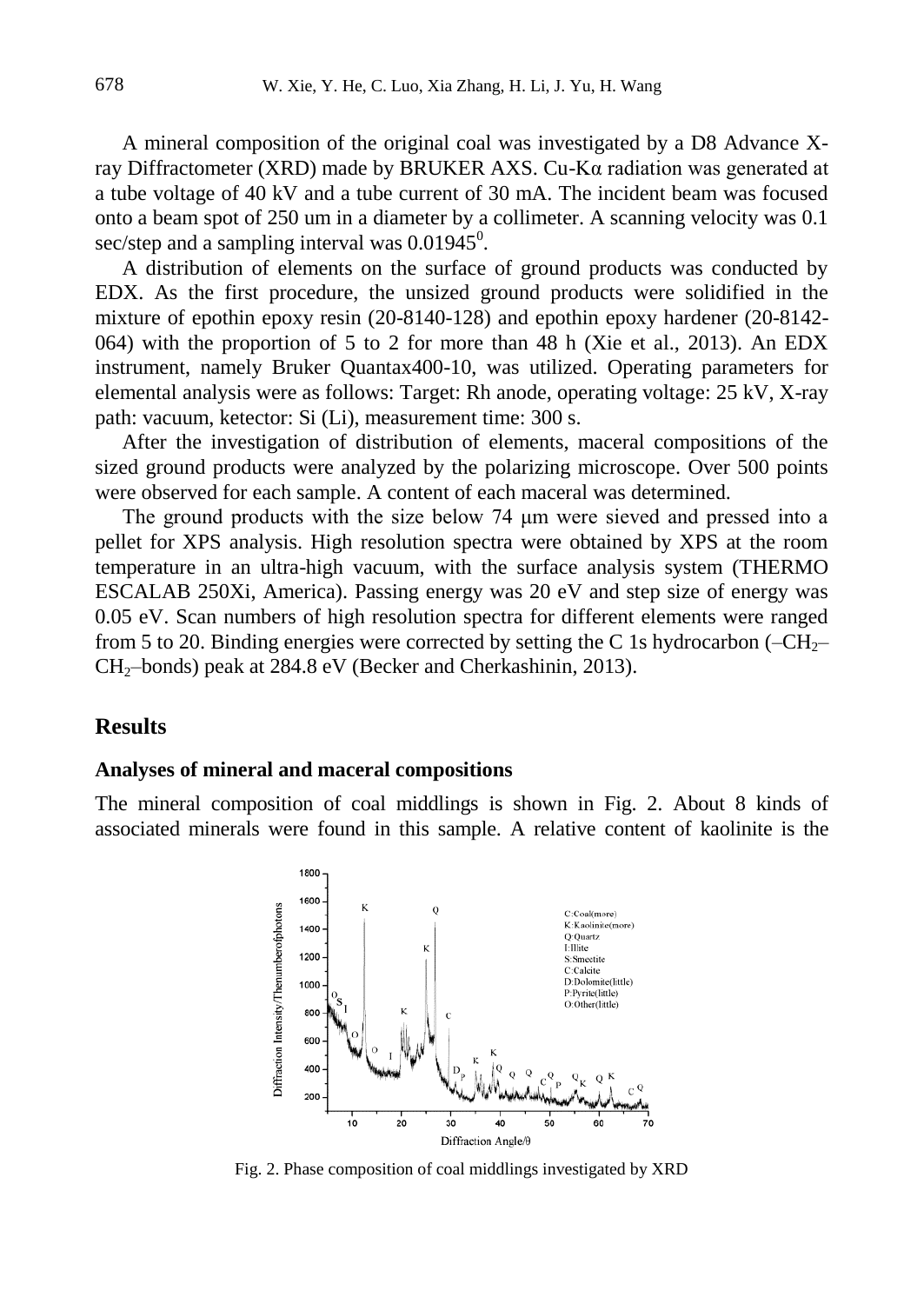highest one among all minerals. As kaolinite shows a property of hydrophilicity, the flotation behavior of the ground products may be worsened if kaolinite is exposed on the surface. The contents of quartz, illite, smectite, dolomite and pyrite is relatively low.

The maceral composition of the sized ground products are shown in Table 1. The contents of exinite in these four sized products is less than 4%. It indicates that this maceral nearly has no effect on the total flotation behavior of coal. For another two macerals, the content of vitrinite increases with the particle size but the inertinite shows the contrary relationship. Some images which were observed by a polarizing microscope, are shown in Fig. 3. Figure 3 shows that liberation of different macerals was not successful. Vitrinite is liberated with inertinite but still they are associated with each other. These two main macerals are easy to float and flotability of vitrinite is a little bit better than that of inertinite (Zhao., 2010; Guo et al., 2013). Although, Bokanyi and Csoke (2003) disclosed for Mecsek coal that floatability of vitrinite is usual higher than that of exiuite, and floatability of inertinite is poor. In this case, the difference of flotability of the sized ground products might be relatively small from this viewpoint.

| Size fraction, mm | Vitrinite | Inertinite | Exinite |
|-------------------|-----------|------------|---------|
| $0.5 - 0.25$      | 58.47     | 39.35      | 2.18    |
| $0.25 - 0.125$    | 54.19     | 42.17      | 3.64    |
| 0.125-0.074       | 48.55     | 48.66      | 2.79    |
| < 0.074           | 46.08     | 52.31      | 1.61    |

Table 1. Maceral composition of sized ground products

The difference in the sized ground products and original coal is relatively small, which is less than 3%. Float-sink curves of these four progenies are nearly the same. Simultaneously, associated minerals found in the original coal were investigated in the ground products. These results indicate that no selective grinding happened during comminution of coal middlings in the ball mill.



(a)  $(b)$   $(c)$   $(d)$ Fig. 3. Imagines of macerals of ground products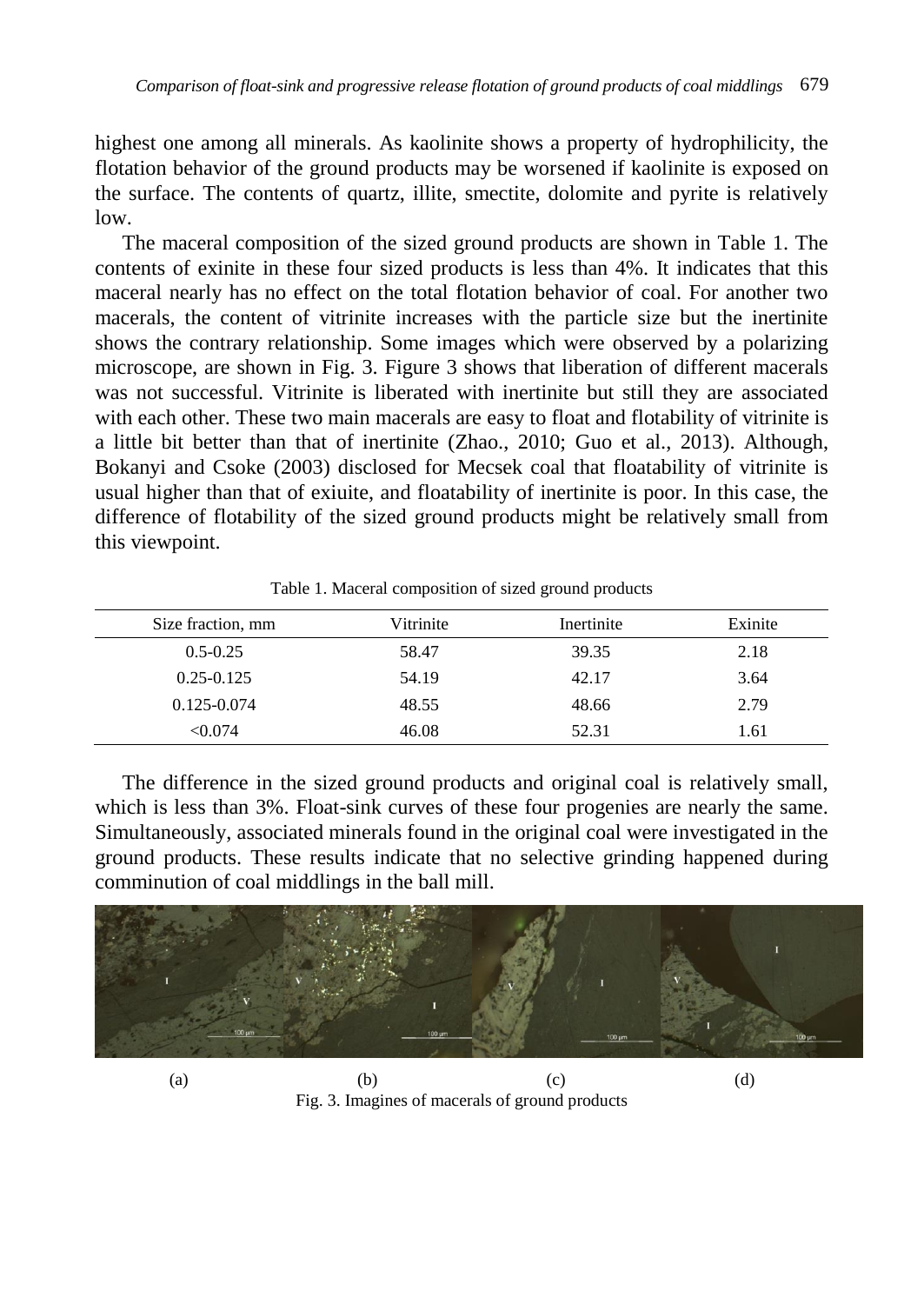#### **Liberation of coal middlings by grinding**

Usually, the wet-milling process can not only reduce the size to a small level, but also promote liberation of associated minerals to coal substance. Herein, float-sink tests of ground products can illustrate the liberation clearly. Figure 4 shows the density vs. cumulative yield of coking coal middlings and ground products, respectively. Cumulative yields of ground products with lower density are obviously higher than those of coal middlings. At the density of 1.5 kg/dm<sup>3</sup>, the difference of cumulative yield is nearly 20%. In comparison to the original coal, the grinding process of coal middlings could increase the yield of coal with small or large density at the same time. Thus, the potential of beneficiation is improved. Meanwhile, the difference in the surface wettabilities between liberated coals and minerals is relatively high, the ground products can be efficiently separated by flotation.



Fig. 4. Cumulative yield vs. density of coking coal middlings and ground products

#### **Comparison between float-sink and progressive release flotation of the sized coal**

Figure 5 depicts the cumulative yield vs. ash of the sized ground coals separated by float-sink and progressive release flotation tests, respectively. The results of the floatsink tests of progenies elucidate that the difference in the cumulative yield of these four sized products is not remarkable for the same ash, except for coals of 0.5-0.25 mm. For example, if comparing the cumulative yield of clean coal with ash of 10%, results of coals of 0.5-0.25 mm are the best. The flotation results of coals with size of 0.125-0.074 mm and <0.074 mm are better than those of another two fractions. In comparison to the results of float-sink tests of sized coals, the yield of flotation concentrate with low ash of each sized ground products is less, since floatability between liberated coal and gangue is different. Especially for coals of 0.5-0.25 mm and 0.25-0.125 mm, the difference is expanded to nearly 15%, if the ash is 10%. The changes in the surface properties of ground products during the wet-milling process may be the reason of the difference between the results obtained by these two methods.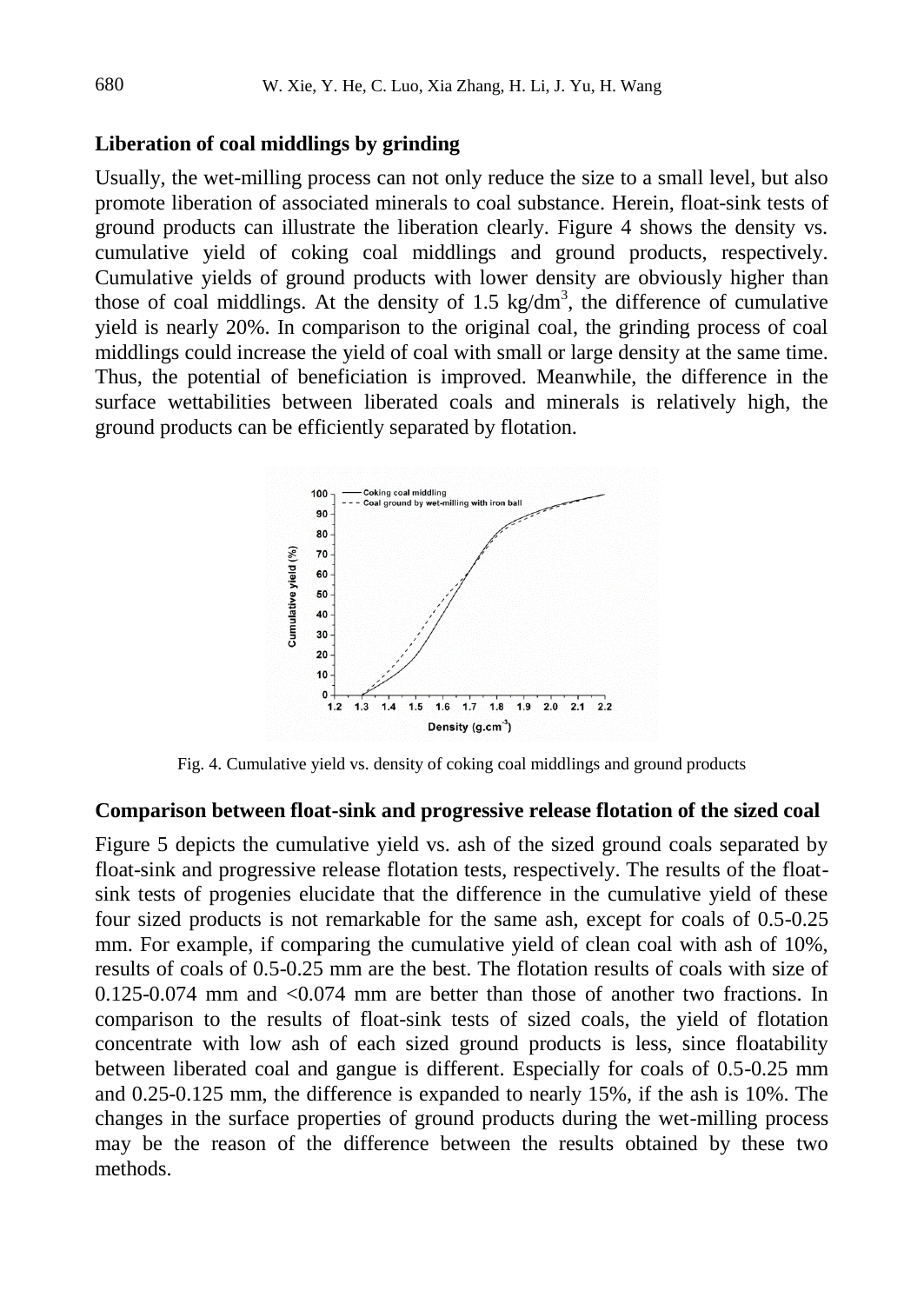

Fig. 5. Cumulative yield vs. ash of ground products separated by float-sink and progressive release flotation

## **Discussion**

### **Distributions of elements on the newly generated surface**

Just as mentioned above, kaolinite was the main associated mineral. This mineral shows a property of hydrophilicity and had a negative influence on the flotation behavior of ground products. In this case, the microscopic image and distribution relationship of elements on the new surface were conducted by SEM and EDX, respectively. The results are shown in Fig. 6. Figure 6 shows that in the selected area, the distribution character of Al and Si is the same. This phenomenon indicates that kaolinite is exposed on the surface. Meanwhile, Fig. 6 also indicates that the particles,



Fig. 6. Distributions of Si and Al on the newly generated surface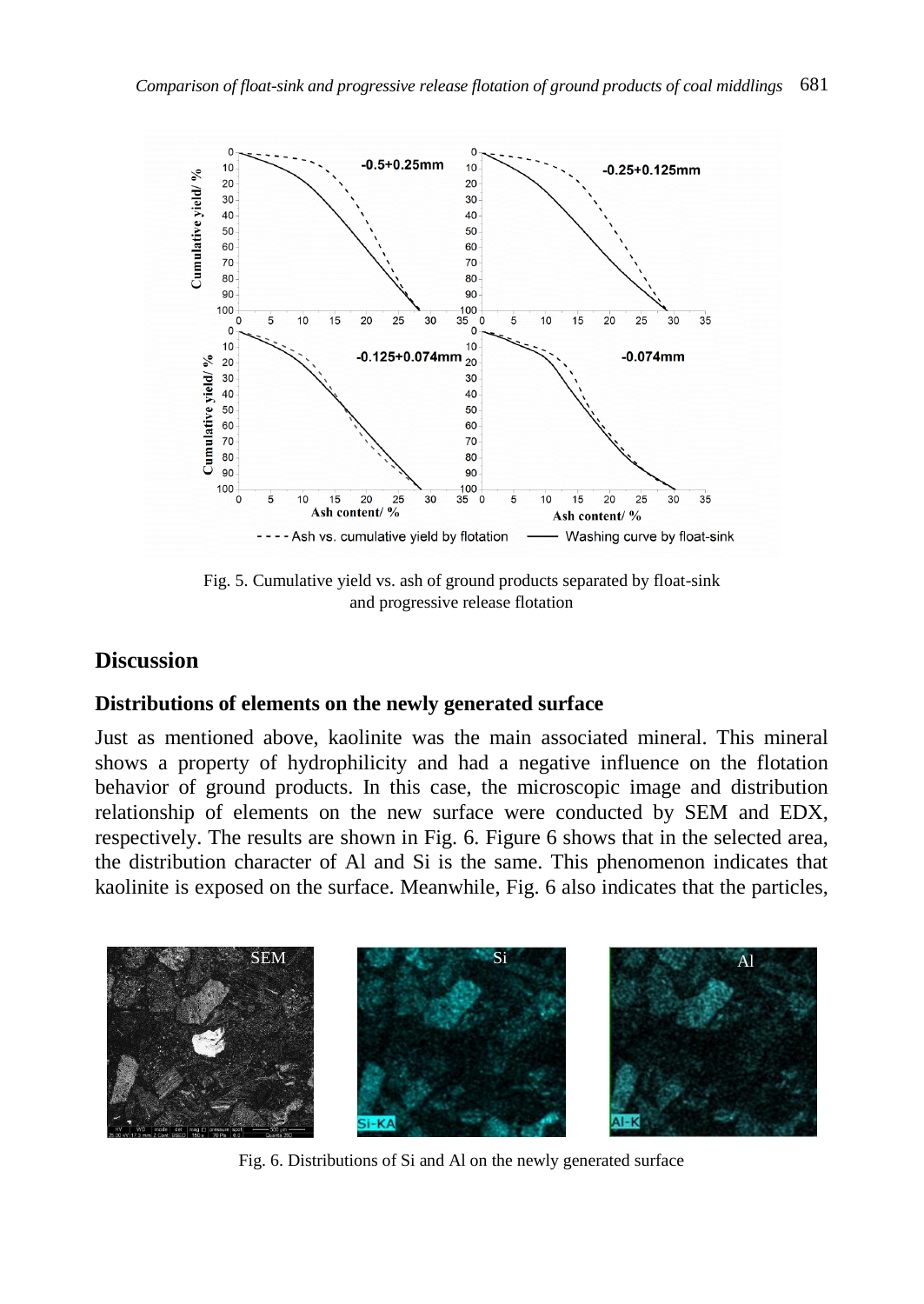which are covered by kaolinite, occupy a relatively high proportion. As kaolinite exhibits the hydrophilic properties, the flotation behavior of ground products is worsened.

#### **XPS analyses of the ground products**

Chemical properties were observed by XPS. Firstly, the high resolution spectra of C, O, H, Fe, S, Al, Si and Ca in samples were recorded to investigate the possible changes of chemical valances during grinding. Herein, a new compound was found on the surface. Figures 7 and 8 depict the Fe 2p and O 1s signals of ground products, respectively. Peaks with binding energies of 711.50 eV of Fe and 531.20 eV of O in Figs. 7 and 8 are consistent with FeOOH. Thus, a part of the surface of ground products was covered by FeOOH.



Fig. 7. Fe 2p signal of ground products Fig. 8. O 1s signal of ground products

The chemical analysis also shows the presence of pyrite. During the wet-milling process with iron balls, the galvanic coupling phenomenon existed between the grinding medium and the liberated pyrite. Under the effect of galvanic coupling, oxidation reaction happened on the surface of iron ball and reduction reaction occurred on pyrite. The oxidative products of  $Fe<sup>3+</sup>$  would react with the reductive products of  $OH<sup>-1</sup>$  to form a compound of hydroxide of Fe (Gu and Zhong, 2011). The results of XPS indicated that the new compound was FeOOH. FeOOH exhibits the hydrophilic properties and it is adsorbed on the surface of ground products. In this case, the local surface of ground products was shifted from hydrophobic to hydrophilic. The changes in the surface properties worsen the flotation behavior. The cumulative yield of ground coals performed by progressive release flotation dropped when comparing with the results of float-sink tests with the same ash for the sized products.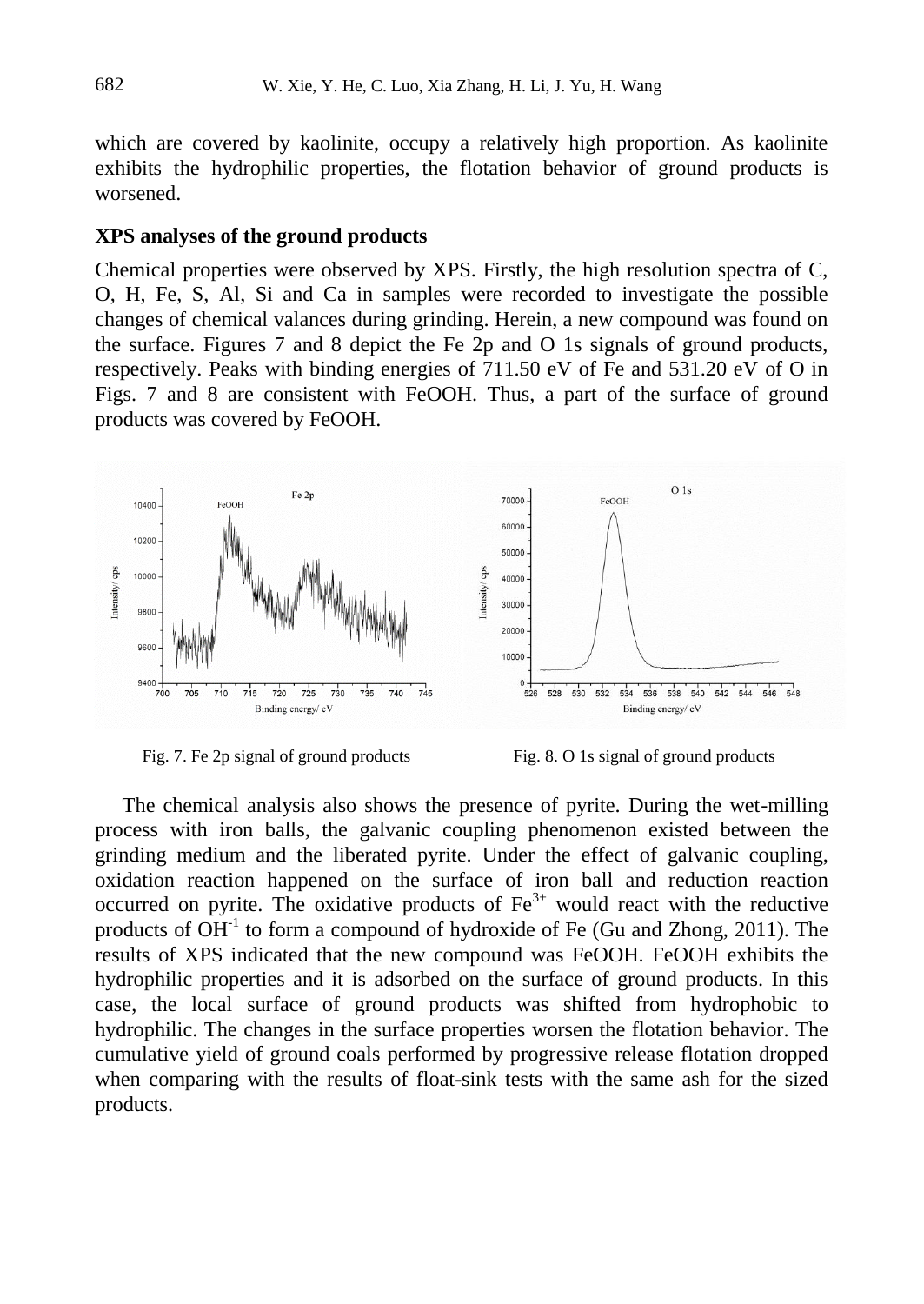## **Conclusions**

A grinding process of coal middlings could realize liberation of coal macerals from associated minerals. Float-sink tests of ground products indicated the increase of separation potential in comparison to the original coal. Differences among mineral and macerals compositions of four sized ground products were relatively small. The property of local newly exposed surface was changed during the grinding process. Cumulative yields of sized coals separated by the progressive release flotation were obviously lower than that of coals beneficiated by float-sink, with the same ash. Distributions of elements analyzed by EDX depicted the exposure of hydrophilic kaolinite on the surface of ground products. This led to the change of local surface property from hydrophobicity to hydrophilicity and decrease of floatability of ground products. Meanwhile, the newly generated compound of FeOOH was adsorbed on the local new surface and also might have a weak negative effect on the floatation behavior of coal. It was evident that these changes led to the decrease in cumulative yield.

### **Acknowledgements**

This work is supported by the National Natural Science Foundation of China (No.51274196), Natural Youth Science Foundation of China (No.51104160), High Level Thesis Special Fund of CUMT (2012LWB25), a program sponsored for Science Innovation Research of College Graduate in Jiangsu Province of China (KYLX\_1048) and College students' Innovation Entrepreneurship projects of CUMT (201418). We also would like to thank Advanced Analysis and Computation Center of China University of Mining and Technology for their technical support.

### **References**

- BECKER D., CHERKASHININ G., HAUSBRAND G., JAEGERMANN W., 2013, *XPS study of diethyl carbonate adsorption on LiCoO2 thin films*. Solid State Ionics 230: 83-85.
- BOKANYI L., CSOKE B., 2003, *Preparation of clean coal by flotation following ultrafine liberation*. Appl. Energ. 74: 349-358.
- Bruckard W.J., Sparrow G.J., Woodcock J.T., 2011, *A review of the effects of the grinding environment on the flotation of copper sulphides*. Int. J. Miner. Process. 100: 1-13.
- CUI L., AN L., GONG W., JIANG H., 2007, *A novel process for preparation of ultra-clean micronized coal by high pressure water jet comminution technique*. Fuel 86: 750-757.
- ELHAM D., HADI Z., BEHDAD M., 2013, *A combined experimental and theoretical study on aboratory-scale comminution of coal and biomass blends*. Powder Technol. 235:412-421.
- FU X., SHAN X., JIANG H., 2006, *Study on the flotation technology for deep-cleaning of coal slime*. J. China Coal Soc. 31:90-93.
- GONCALVES K.L.C., ANDRADE V.L.L., PERES A.E.C., 2003, *The effect of grinding conditions on the flotation of a sulphide copper ore*. Miner. Eng. 16: 1213-1216.
- GU G., ZHONG Z., 2008, *Electrochemical properties on surface of galena in grinding system and its influence on flotation*. J. Central South Univer. (Sci. Technol.) 9: 54-58.
- GUO Y., TANG Y., WANG S., LI W., JIA L., 2013, *Maceral separation of bark liptobiolite and molecular structure study through high resolution TEM images.* J. China Coal Soc. 38:1021-1024.